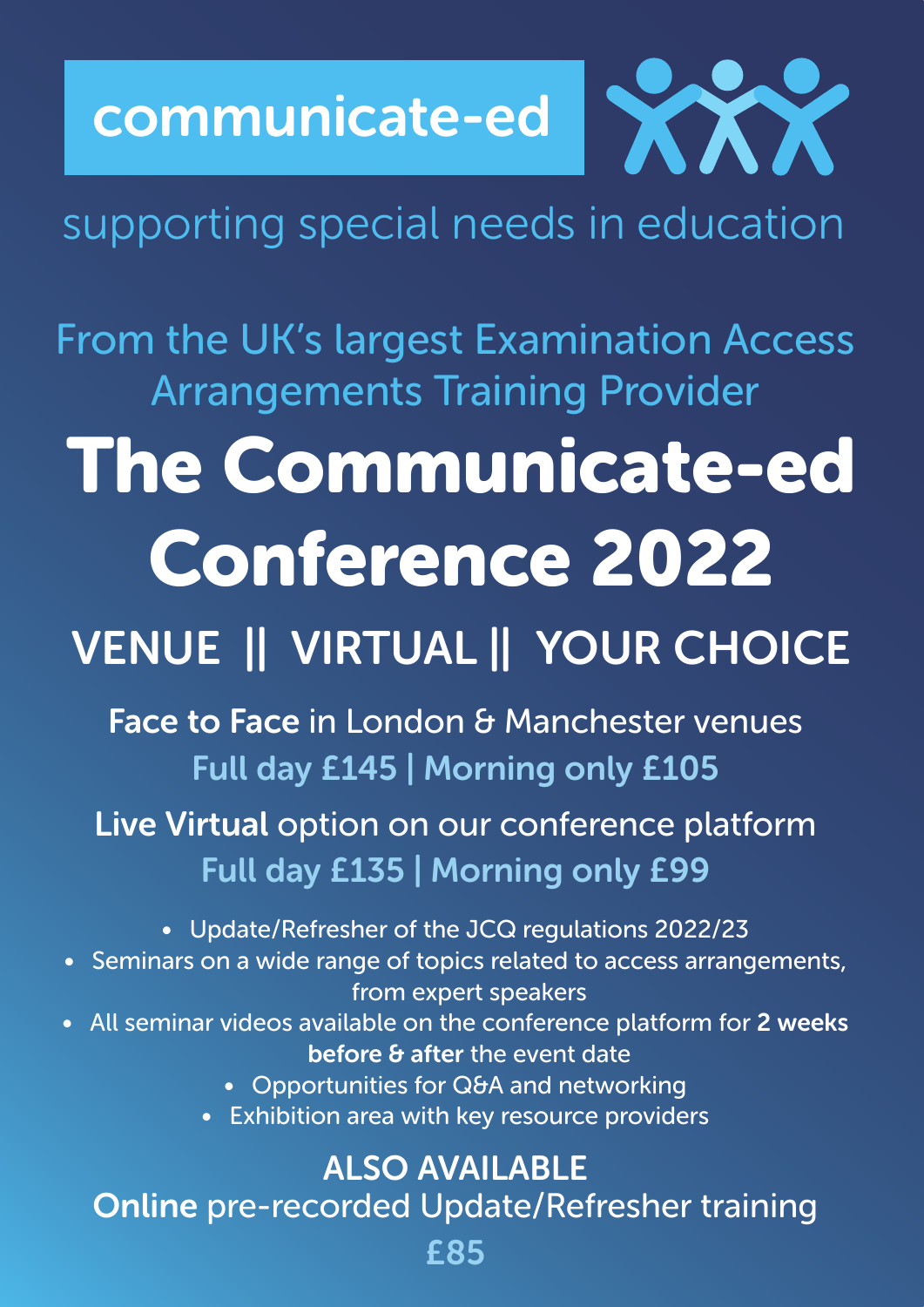#### Venues

| <b>Manchester</b><br>London             | Tuesday 20th September 9.30am - 4pm<br>Wednesday 21st September 9.30am - 4pm                                                                                                                                                                                                                                                                                                                                                                                                            | King's House, Sidney Street M1 7HB<br><b>Alexander Fleming Building,</b><br><b>Imperial College SW7 2BB</b>                                                                          |
|-----------------------------------------|-----------------------------------------------------------------------------------------------------------------------------------------------------------------------------------------------------------------------------------------------------------------------------------------------------------------------------------------------------------------------------------------------------------------------------------------------------------------------------------------|--------------------------------------------------------------------------------------------------------------------------------------------------------------------------------------|
| <b>Cost</b>                             |                                                                                                                                                                                                                                                                                                                                                                                                                                                                                         |                                                                                                                                                                                      |
| Full day: £145                          | SASC approved for 5 hours core CPD.                                                                                                                                                                                                                                                                                                                                                                                                                                                     |                                                                                                                                                                                      |
| <b>Pre-recorded seminars</b>            | We are offering delegates at our venue courses the chance to add access to all the<br>pre-recorded seminars listed*, for the period 9th September - 7th October. They will<br>receive a login to our Conference platform nearer the date.<br>For delegates booking before 27th May this is included in the conference price<br>From that date onwards delegates can add this option for an additional <b>£10</b><br>$\bullet$<br>* Some seminars are approved for additional SASC hours |                                                                                                                                                                                      |
| Lunch                                   | Lunch is not included in the course price but can be ordered when booking for <b>£10</b>                                                                                                                                                                                                                                                                                                                                                                                                |                                                                                                                                                                                      |
| <b>Morning only: £105</b>               | SASC approved for 3 hours core CPD.                                                                                                                                                                                                                                                                                                                                                                                                                                                     |                                                                                                                                                                                      |
| <b>Face to Face Venue day includes:</b> |                                                                                                                                                                                                                                                                                                                                                                                                                                                                                         |                                                                                                                                                                                      |
| <b>Morning</b>                          | Update/Refresher training<br>Q&A session for Morning only delegates<br>$\bullet$                                                                                                                                                                                                                                                                                                                                                                                                        |                                                                                                                                                                                      |
| Lunchtime                               | Special interest groups: an opportunity to meet up with colleagues from similar roles<br>$\bullet$<br>and settings and share experiences while you eat your lunch. Select from: Further<br>Education, SENCos, Examination Officers, Special Schools, Independent Schools                                                                                                                                                                                                                |                                                                                                                                                                                      |
| <b>Afternoon</b>                        | Q&A about Update/Refresher training for Full day delegates<br>$\bullet$<br>Seminar: Conducting a review of a centre's access arrangements processes and<br>$\bullet$<br>polices. Speaker: Lia Castiglione<br>Case Studies Workshop led by: Emma Smith<br>$\bullet$<br>Bookable 10 min appointments with Caroline Read, Nick Lait (Manchester & London) &<br>$\bullet$<br>Sue Barnbrook (London only)                                                                                    |                                                                                                                                                                                      |
| <b>Virtual</b>                          |                                                                                                                                                                                                                                                                                                                                                                                                                                                                                         |                                                                                                                                                                                      |
| Live online                             | Friday 23rd September 8.30am - 4.30pm                                                                                                                                                                                                                                                                                                                                                                                                                                                   | <b>Conference platform</b>                                                                                                                                                           |
| <b>Cost</b>                             |                                                                                                                                                                                                                                                                                                                                                                                                                                                                                         |                                                                                                                                                                                      |
| Full day: £135                          | SASC approved for up to 7 hours core CPD (dependent upon seminar choices).                                                                                                                                                                                                                                                                                                                                                                                                              |                                                                                                                                                                                      |
| <b>Pre-recorded seminars</b>            | Conference price includes access to pre-recorded seminars, for the period 9th September<br>- 7th October (some sessions SASC-approved).                                                                                                                                                                                                                                                                                                                                                 |                                                                                                                                                                                      |
| <b>Morning only: £99</b>                | SASC approved for 3 hours core CPD.                                                                                                                                                                                                                                                                                                                                                                                                                                                     |                                                                                                                                                                                      |
| <b>Virtual Conference day includes:</b> |                                                                                                                                                                                                                                                                                                                                                                                                                                                                                         |                                                                                                                                                                                      |
| <b>Morning</b>                          | Update/Refresher training<br>Q&A session for Morning only delegates                                                                                                                                                                                                                                                                                                                                                                                                                     |                                                                                                                                                                                      |
| Lunchtime                               | $\bullet$<br>Education, SENCos, Examination Officers, Special Schools, Independent Schools                                                                                                                                                                                                                                                                                                                                                                                              | Special interest groups: an opportunity to virtually meet up with colleagues from similar<br>roles and mettings and share experiences while you eat your lunch. Select from: Further |
| <b>Afternoon</b>                        | Live Q&A about Update/Refresher training for Full day delegates<br>$\bullet$<br>$\bullet$                                                                                                                                                                                                                                                                                                                                                                                               | Live Case Studies Workshop led by: Emma Smith (15 person limit, bookable in advance)                                                                                                 |

- Pre-recorded seminar videos
- Bookable 1:1 appointments with experts. Appointments available with: Caroline Read, Lia Castiglione, Sue Barnbrook
- Live Q&A sessions: an opportunity to ask questions of our seminar speakers
- Presentations from Exhibitors
- Visit our Virtual Exhibition area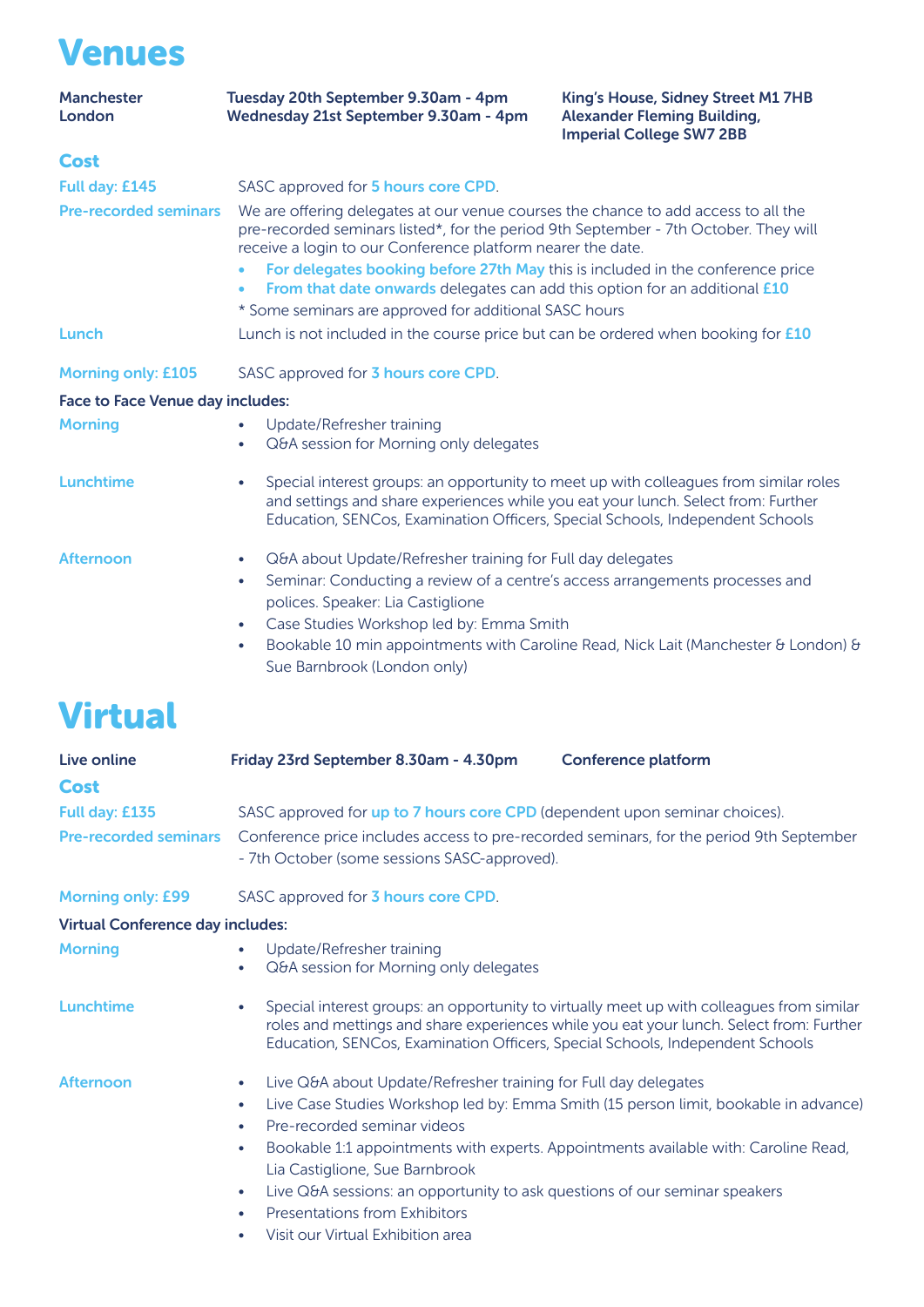#### Pre-recorded Seminar Video

Dealing with Conflict (including communication with parents) Speaker: Lorraine Lee (www.lorrainelee.org)

Supporting Students with have experienced trauma Speaker: Tory Barrow

Further Education - access arrangements for awarding bodies other than the JCQ Speaker: Helen Unwin

Using Technology to Support Learners in Exams Speaker: Malcolm Litten

TOMAL 2\* Speaker: Lia Castiglione

Remote Assessment\* Speakers: Caroline Read & Lia Castiglione

Extra Time Evidence Requirements\* Speaker: Caroline Read & Lia Castiglione

Conducting a review of a centre's access arrangements processes and polices Speaker: Lia Castiglione

Form 8 - a step by step guide to completing the Form 8 2022/23\* Speaker: Lia Castiglione

\*SASC Approved

Full seminar details available online at www.communicate-ed.org.uk/conference22

#### Other Exam Access Arrangements training options

#### Online Update/Refresher course

Our pre-recorded video course, providing only the Update/Refresher training on the JCQ regulations, will be available at a time to suit you from the last week in August. Access available for 10 consecutive days from chosen starting date.

Cost: £85 (SASC approved for 3 hours core CPD)

#### New to Access Arrangements?

For delegates new to the JCQ Regulations and Access Arrangements process, we offer an 8 hour course that covers the basics as well as the changes for this year. This is available as either:

Live Online Webinar: Thursday 10th November 9.30am - 4.30pm

Cost: £145 (SASC approved for 5 hours core CPD)

Pre-recorded Online video course: Available at a time to suit you from September.

Cost: £135 (SASC approved for 5 hours core CPD)

This course is for everyone involved in Access Arrangements assessments for General Qualifications. This includes Access Arrangements Assessors, SENCos, Examinations Officers and Educational Psychologists working at school and FE level. Information about the 'Access Arrangements Online' system for applying for Access Arrangements will be covered, including recent changes.

For full details and to book please go to: www.communicate-ed.org.uk/eaanewdelegates